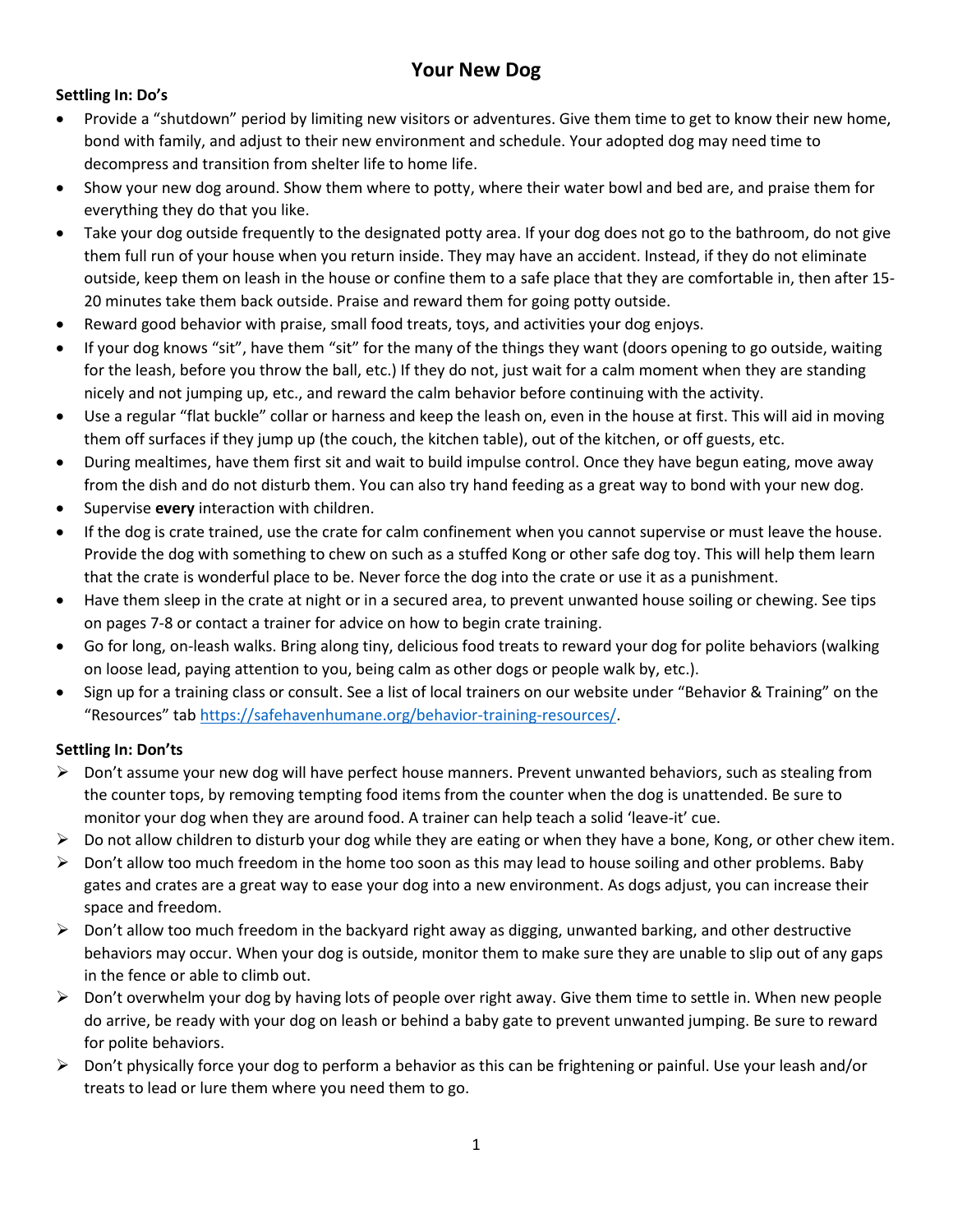- ➢ Your new dog may still be recovering from spay/neuter surgery. It is important to follow all post-operative instructions and wait at least 10-14 days before bathing.
- $\triangleright$  Do not ignore body language. If your dog shows signs of discomfort such as lip licking, yawning, whale eye (seeing the whites of your dog's eyes), lifting one paw of the ground, etc. while interacting with a person, give them space, stop petting, etc. A trainer can help you identify other signs of stress and what you can do when you see them.

# **Preparing Your Home**

- $\triangleright$  Prepare a safe room where the dog can be left alone.
- $\triangleright$  Buy or borrow a crate and/or exercise pen.
- $\triangleright$  Remove breakable objects, ensure electrical wiring is safely covered or out of reach.
- $\triangleright$  Put away shoes, kids' toys, laundry, and other important belongings.
- $\triangleright$  Remove trash cans, secure them inside cabinets, or invest in a trash can with a lid. Remove food from counters if your dog is unattended.
- $\triangleright$  Move cat food and litter boxes out of the dog's reach.
- $\triangleright$  Are your fences and gates secure? Is the ground free of sharp objects and poisonous plants?

Consider investing in the following supplies. They can all be purchased at SafeHaven Humane Society.

- **Food:** SafeHaven encourages feeding a high-quality dry kibble. Talk with your veterinarian about diet requirements. Puppies under 1 year should eat a puppy-specific food.
- **Dishes:** Ceramic or stainless steel are preferred because they are more easily disinfected than plastic. Dogs are also less likely to chew these. You can also purchase or make (DIY) fun 'puzzle feeders' to provide enrichment and mental stimulation during mealtimes.
- **Bed:** Your dog needs a soft, dry, clean place to lie down. Some dogs and puppies may chew on bedding, so monitoring is essential in the beginning.
- **Toys:** Choose the right size toys for your dog. We highly recommend Kongs as a great enrichment toy for dogs.
- **Grooming:** Choose the appropriate tools for your dog's coat.
- **Collar/Leash:** A flat collar that the dog can always wear safely. A martingale collar is ideal for a dog that may become frightened on a walk and try to

slip out of the collar. A front-clip harness is a good option for strong pullers. Harnesses (back or frontclip) are preferred for small dogs. A leash should be 4'-6' long.

• **Enzyme-based cleaner:** These cleaners help with potty accidents by removing all residual odors from accident sites.

# **The Ride Home**

We recommend your new dog ride home in a crate or secured in your car's back seat. Never put a dog in the back of an open pickup truck.

- $\triangleright$  If you have your current dog with you, keep the dogs separated on the journey home from the shelter.
- $\triangleright$  Leave the leash attached to the dog's collar.
- $\triangleright$  Do not allow children to excite the dog.
- $\triangleright$  Do not give the dog a long-lasting treat or stuffed Kong in the car.
- $\triangleright$  Take the dog directly home. Do not stop on the way home for supplies or to visit friends.
- $\triangleright$  If the dog vomits, simply clean it up without punishing the dog.
- $\triangleright$  Do not leave the dog alone in the car.
- $\triangleright$  Before you open the door, get hold of the leash so the dog cannot bolt.

# **On Arrival Home**

- $\triangleright$  Take your dog on the leash to the area that you want them to go potty. Do not play with them until they go. Praise them for using the correct area and reward with a treat.
- $\triangleright$  Act very low key and do not excite your dog with play. Give them time to take in the surroundings.
- $\triangleright$  As they are exploring their new home, watch your dog carefully. If they attempt to urinate inside, quickly escort them to the yard. When they use the correct area, provide lots of praise and treats.
- Keep doors closed to areas your dog is not allowed.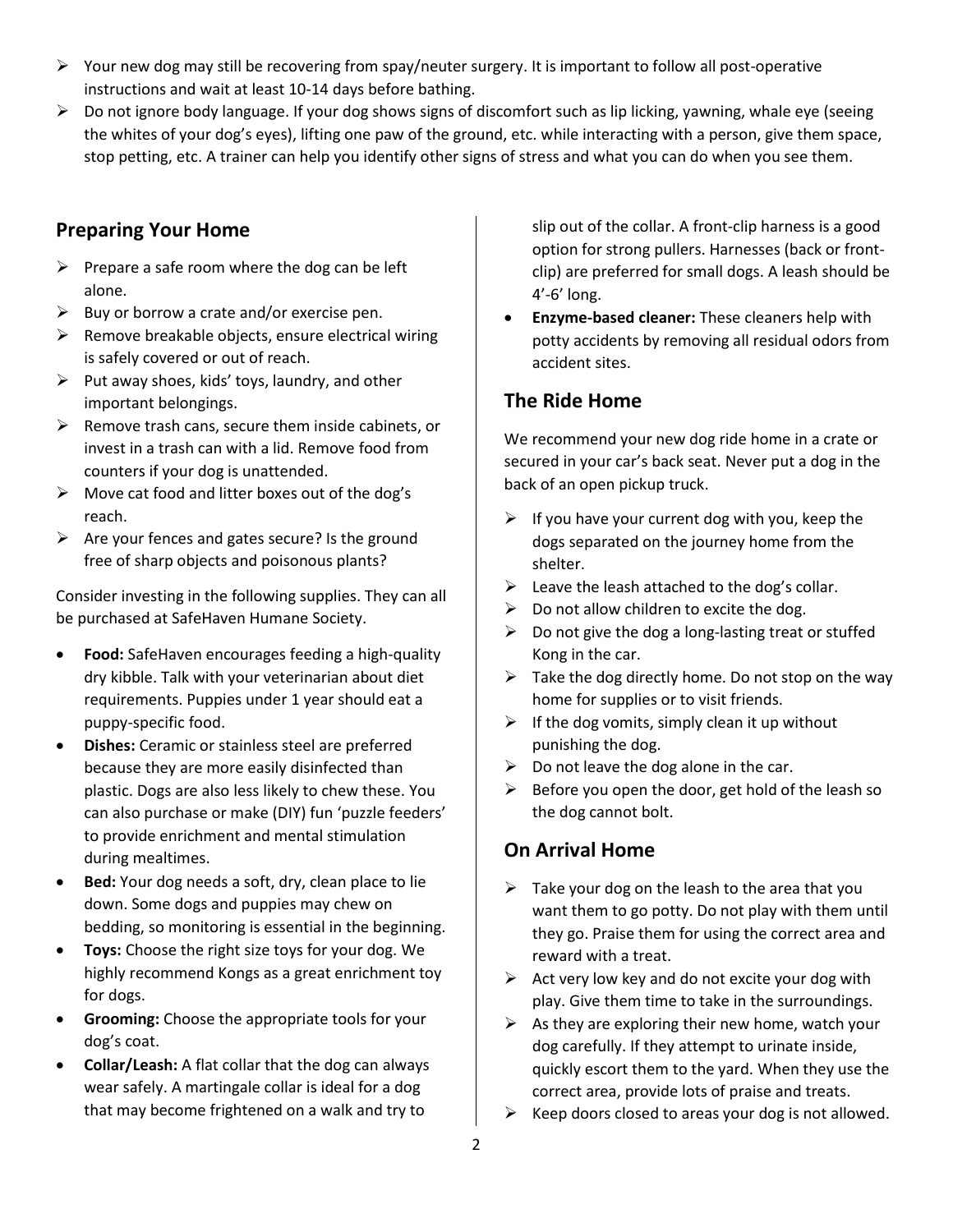- $\triangleright$  Being calm and consistent the first few days will help your dog settle in with minimal stress.
- $\triangleright$  Initially, do not leave your new dog with the run of the house. As they become more mature and learn, you can give them more freedom.

# **Your New Dog's Health**

Dogs and puppies need time to adjust to their new homes and surroundings. The stress of the change in environment can weaken a dog's immune system and make them more susceptible to illness. In the first few weeks following adoption, monitor closely for the following:

# **Kennel Cough (CIRD):**

Canine Infectious Respiratory Disease Complex (CIRD), or "kennel cough", is one of the most prevalent infectious diseases in dogs. All SafeHaven dogs are vaccinated with the Bordetella and DA2PP vaccines, which provide protection against some causes of kennel cough, before they are available for adoption. However, there are many more causes of CIRD that are both bacterial and viral. Additionally, a dog may have already been exposed to a CIRD-causing pathogen(s) or exposed within the time before the vaccine has become protective. Potential adopters who bring their own dogs for a meet and greet at the shelter should be aware that their pet possibly may be exposed to kennel cough.

The following can all be signs of kennel cough:

- $\triangleright$  A dry, hacking cough (often sounds as if something is 'caught in the throat')
- $\triangleright$  Retching or gagging (often producing clear, foamy saliva)
- $\triangleright$  Nasal discharge
- ➢ Sneezing
- ➢ Lethargy

Most dogs with kennel cough do not have a fever and, apart from the cough, can appear healthy and energetic. If your newly adopted dog (within 10 days of adoption) has a fever, is less active than usual, has decreased appetite, discharge from the eyes or nose, or difficulty breathing, please contact SafeHaven's medical

department immediately at (541) 928-2789 ext. 117 as a more serious problem may be present.

CIRD is common and contagious, but most dogs recover in 1-2 weeks without complications. However, less common cases can cause high fever and pneumonia that may be life-threatening if not recognized and treated appropriately. We always recommend that all newly adopted dogs be seen by a vet within a week of leaving the shelter.

# **Parvovirus**

At SafeHaven all incoming puppies are vaccinated for the most common canine diseases immediately upon arrival. One virus that primarily targets puppies less than 6 months old is the canine parvovirus. Parvovirus infection causes vomiting and diarrhea which is often bloody. Puppies are lethargic and reluctant to eat. This disease progresses quickly and can be fatal. If you notice the above symptoms in your newly adopted puppy (within 10 days of adoption), please contact SafeHaven's medical department immediately at (541) 928-2789 ext. 117. If your puppy is diagnosed with parvo by another veterinarian, please contact our medical department immediately. This is important so that we can notify adopters of any littermates. Note: if your puppy shows concerning symptoms after hours, please contact an emergency vet for immediate care.

Until your puppy receives a full series of the DA2PP vaccine following the schedule your veterinarian recommends, it is important to limit exposure to areas where other dogs frequent, such as dog parks, pet stores, and public spaces.

# **Introducing your New Dog to Other Pets**

# **Dog to Dog Introductions**

You are off to a good start as the dogs already met at the shelter, but before you go inside, take a short walk with your dogs (no dog parks) to help reduce stress. Arguments often occur when entering territory, going through doors or gates, in tight spaces, around food, toys, beds, games and over your attention. Fights can be avoided by giving the dogs time and space to get to know each other calmly. Keep the leash on the new dog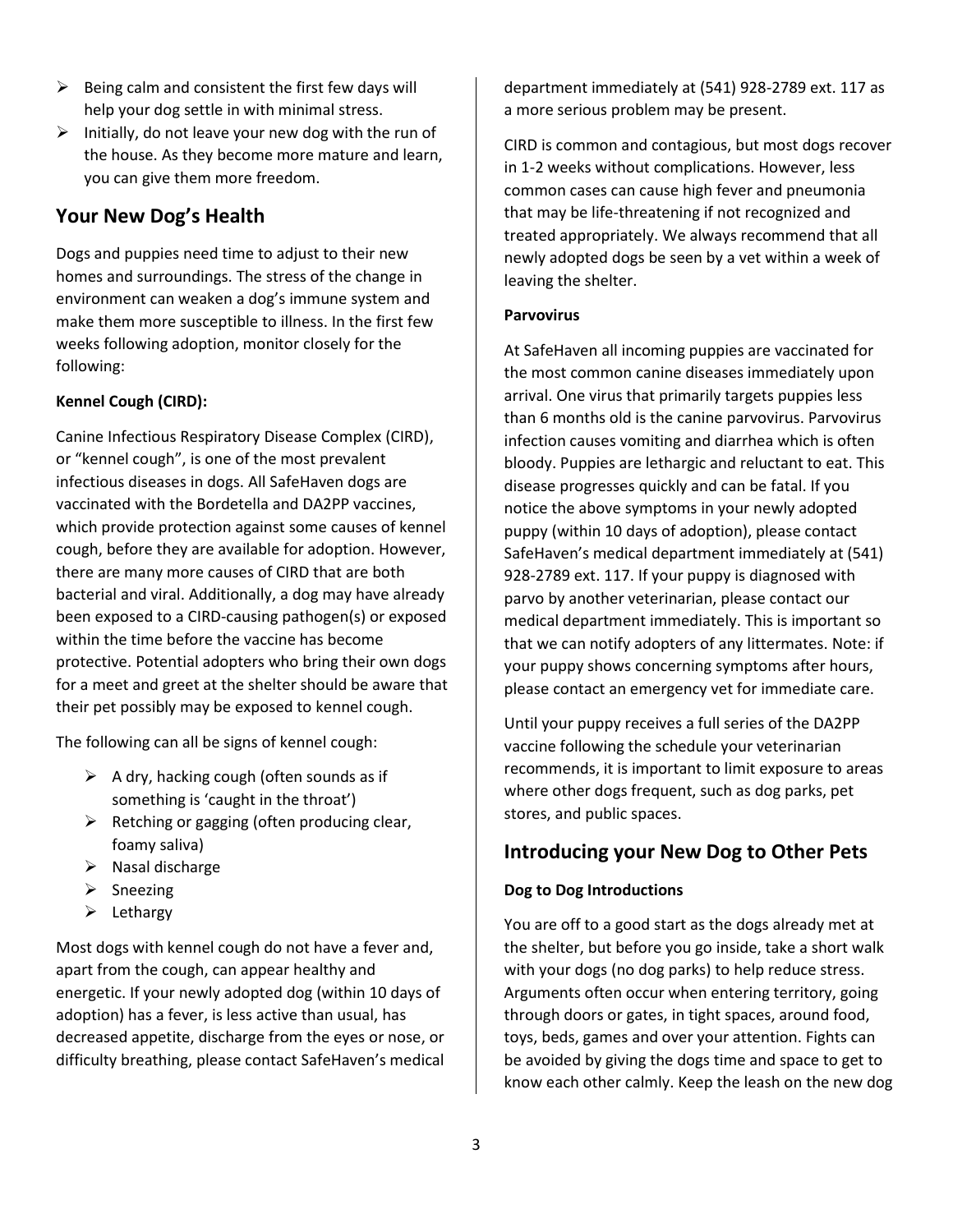and control their movements, being mindful not to keep tension on the leash during interactions as this can increase stress. Do not give either dog attention until both are quiet and well behaved. It can help to increase praise to your current dog whenever the new dog approaches.

Do not feed dogs next to each other. Separate the dogs when giving high value items such as bones or longlasting food treats, as this can lead to unwanted resource guarding. Remember that food guarding is a normal dog behavior, although not always appropriate, and there are some dogs that may never be able to eat together safely.

Be sure to separate dogs when you are not home or unable to supervise until they are comfortable with each other.

Avoid playing high arousal games with multiple dogs at the same time or in the same space. Tug-of-war or a fast game of fetch are fun and can still be played but be mindful about when and where you play them.

**Fights:** If a fight ever occurs between dogs, **do not** grab at the dogs as you may get bitten by mistake. Instead shake a shaker can filled with pennies, spray them with water, startle them with an air horn, or throw a blanket between them. Most fights look scary but rarely result in serious injury, so keep calm, do not yell as this can intensify the fight, and work to break them up safely.

#### **Dog to Cat Introductions**

Be prepared before the dog comes home. Make sure the dog does not have access to the cat's food, water, and litter box.

When introducing your new dog to your cat, it is best to have them separated by a baby gate with the dog on a leash. Go slow and do not force them together as your cat may become frightened and defensive. Allow your cat access to perches or other elevated places that make them feel safe. This will help the cat feel less threatened. If your cat has never met a dog, or has had bad experiences with dogs, consider investing in cat appeasing pheromone diffusers or collars which can help alleviate feline stress.

It may take several days or weeks for your cat to feel comfortable interacting with your new dog. Be patient. When they are ready, they may sniff through the gate. Be sure to reinforce your dog and cat with treats and praise for polite behavior.

When they are together for the first time it is wise to keep the leash on your dog as a "drag line". That way you can intervene quickly if necessary. It is not unusual for cats to hiss and growl when approached by a new dog. Cats take time to adjust to changes. If your cat hides from your new dog, do not worry. Make sure the cat has a private place not accessible to the dog where they have access to food, water, litter box, and feel safe.

Never allow the dog to chase the cat, even in play, as this situation can easily get out of control. Be sure not to allow your dog to chase or corner the cat or vice versa. If the initial interaction goes poorly, move the dog away and allow time for adjustment.

If there is ever a fight between your dog and cat, interrupt by spraying them with water or throw a towel or blanket between them. Make sure the cat has an escape route or can leap to a high place.

#### **Dog to Caged Pet Introductions**

It is recommended to keep caged pets out of the reach of your dog. Introductions between your dog and small pet, if necessary, should be done with two people. One person holding the dog's leash and the other handling the small pet. Any introduction to small animals must be monitored with extreme care. Most small pets become frightened around dogs and can easily become a target of prey. Always be present and keep visits short.

# **Children & Dogs**

# **\*SUPERVISE ALL INTERACTIONS WITH CHILDREN AND ANIMALS\***

Because children often squeal, run, and initiate play with dogs, they can easily become a target to mouth and jump up on. Very young children are also incapable of handling dogs with proper gentleness, often resulting in squeezing, hugging, or pulling.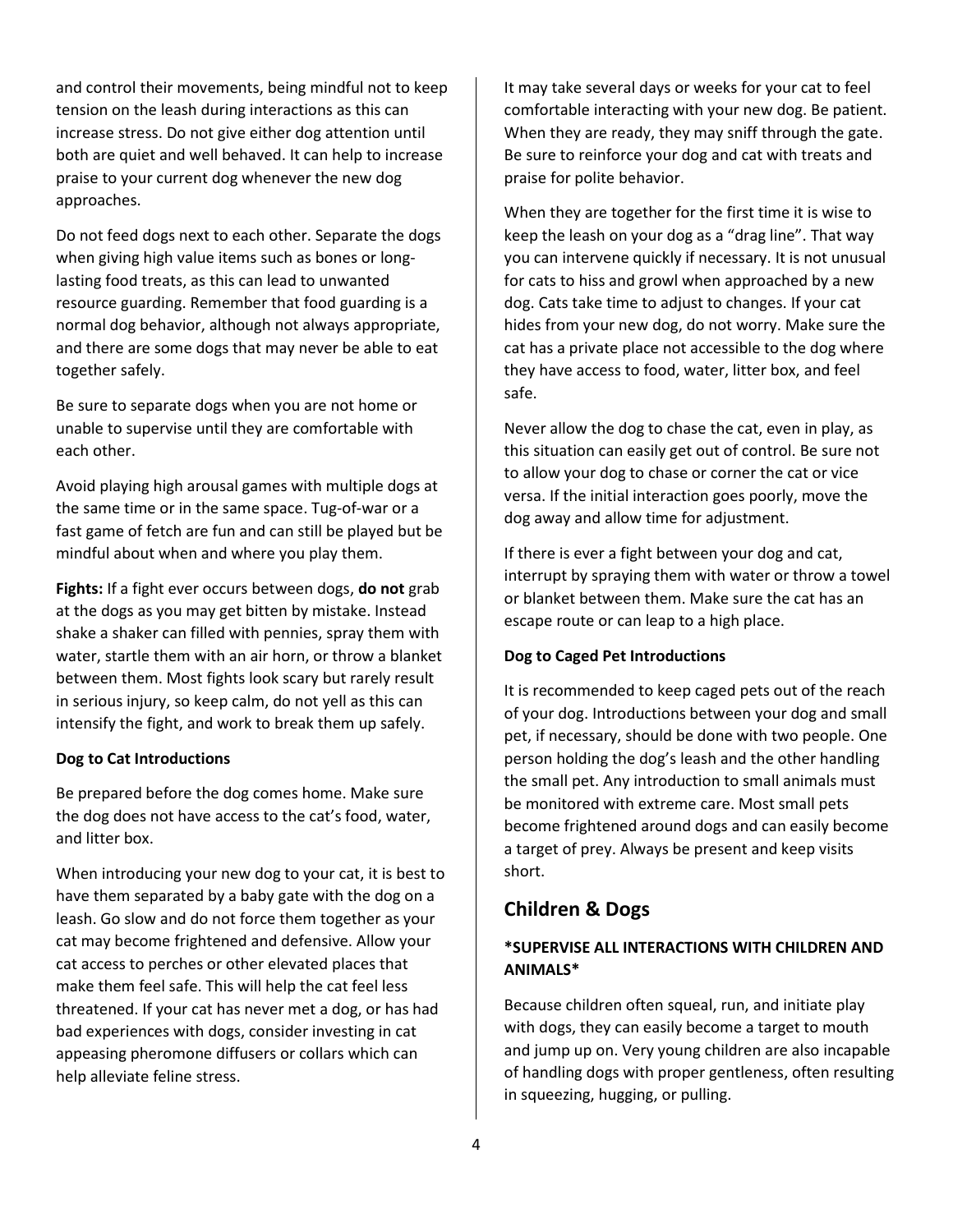If a dog becomes overly aroused and rowdy, teach the children to stand still "like a tree", fold arms and hide hands, then walk away slowly and calmly. Teach your children how to interact with dogs:

- ➢ Practice Pat-Pet-Pause with young children
	- o Pat-pat your leg to invite a dog to you.
	- o Pet-slowly and gently on the sides and shoulder of the dog.
	- o Pause-stop petting to see if the dog would like to interact with you further. Continue petting only if the dog initiates further interactions.
- ➢ Instruct children to not look directly into a dog's eyes.
- $\triangleright$  Instruct children to not hug, kiss, or lay on a dog.
- $\triangleright$  Instruct children to never approach or touch a strange dog or to disturb a dog who is eating, chewing, or sleeping.
- $\triangleright$  Instruct children to keep their faces away from dogs.

Comfortable dog body language is loose, wiggly, and relaxed with the dog often leaning into the child, soliciting more attention. **Look for these warning signs that a dog is becoming anxious or defensive during an interaction with a child:**

- $\triangleright$  They are not soliciting attention but simply tolerating the interaction
- $\triangleright$  They are licking their lips
- $\triangleright$  They are standing stiffly or freeze
- $\triangleright$  They are lifting one foot or begin sniffing
- $\triangleright$  They are looking sideways at the child
- $\triangleright$  They are trying to move away
- $\triangleright$  They are showing the whites of their eyes
- $\triangleright$  Their expression is hard
- ➢ They growl

Intervene immediately if you see this body language. Remember that growling is a warning sign prior to snapping or biting. Respect and heed it. If growling doesn't work, the dog may escalate. Do not punish the dog for growling (we don't want them to skip this warning step and immediately escalate to a snap or bite).

Intervene if your child climbs on, attempts to ride, pulls ears/tails/jowls, or otherwise pokes and prods the dog. Do not marvel that your dog tolerates these antics. There will be a point when they have had enough, and if you do nothing, the situation can escalate to a bite.

**Most importantly, teach children:** Never run from a dog, they may chase!

If a dog does run up to you, freeze with your arms folded or by your sides. Once the dog loses interest, walk away slowly, and find an adult.

**Respect your dog** and encourage others to do the same. Your new pet is your friend and companion. Forcibly moving, hitting, or pinning them down can lead to much larger problems including escalating fear and aggression. SafeHaven endorses positive reinforcement and reward-based training. We believe in teaching and rewarding your pet for desirable behavior (going potty outside) and redirecting undesirable behaviors to appropriate ones (teaching to sit politely when greeting new people instead of excitedly jumping).

# **Developing Routine and Structure with Your New Dog**

The whole family should use the same positive training methods for your new pet. Your new dog will be looking to you for clear guidance and gentle leadership to guide behavior.

Provide clear rules and guidelines. There is never a need to physically reprimand your pet. Time outs, ending the game, and removing rewards are suitable punishments for a dog that is learning boundaries.

- $\triangleright$  Go slowly.
- $\triangleright$  Introduce new surroundings and routines gradually.
- $\triangleright$  Feed on a regular schedule and teach your dog to sit and wait before feeding.
- $\triangleright$  Do not disturb your dog while eating.

Catch your dog doing something right (lying on their bed, chewing their own toys, sitting for attention, etc.) and reward with affection, attention, play, or treats.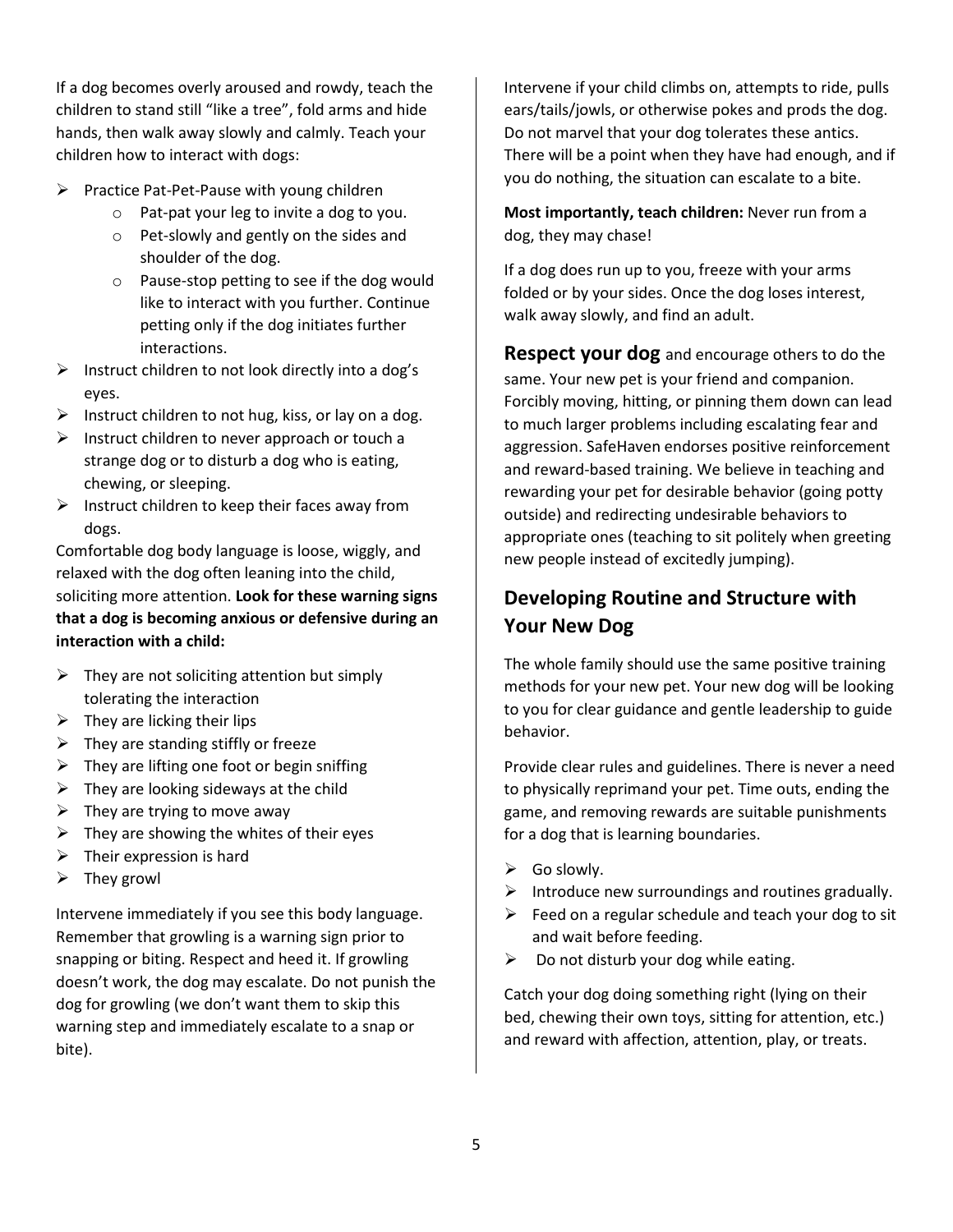Dogs that get plenty of mental and physical exercise and enrichment are happier, healthier, and less likely to have behavior issues.

Remember, a fulfilled dog is a good dog! Engaging your dog's mind and body with mental and physical enrichment is key. Your dog will not exercise themself, so leaving them in your yard all day just won't work. Take your dog for walks with plenty of time for sniffing, hide treats in the backyard to hunt for, play fetch and tug, play with a flirt pole, teach your dog new tricks, etc. Don't substitute exercise for good manners, they still will need to be polite when playing.

Dogs need to use their brains as well as their muscles; invest in enrichment toys to keep your dog thinking. Recommended toys include:

- $\triangleright$  Kongs stuffed with kibble, canned dog food, peanut butter, etc. Throw stuffed Kongs in the freezer for longer-lasting fun.
- ➢ Kong Wobbler
- ➢ Buster Cubes

As with people, dogs develop new behaviors and change with age. You should be prepared to continue your dog's training and guidance throughout their life. Teach and train with patience and rewards. The results will be amazing!

# **Behavior & Training**

Understanding your dog's behavior and learning how dogs think will make life with your new pet happier and easier. Positive reinforcement, also known as rewardbased training, is proven to be far more effective in creating a well-adjusted, well-mannered dog than punishment-focused, outdated methods.

• SafeHaven Humane Society recommends all new dogs/puppies and their family members attend a basic training course to solidify the loving bond and to help them understand what is expected of them. Find information about how to choose a trainer and a list of local trainers on the SafeHaven website under "Behavior & Training" on the "Resources" tab [https://safehavenhumane.org/behavior-training](https://safehavenhumane.org/behavior-training-resources/)[resources/.](https://safehavenhumane.org/behavior-training-resources/)

#### **Puppies**

The experiences your puppy has, or doesn't have, will shape them for the rest of their life. Introduce your puppy to new experiences gradually and make sure these experiences are positive and not overwhelming.

Puppies may whine a lot their first few days in their new home. Remain calm; this phase will pass as your puppy gains confidence and feels secure.

Begin teaching your puppy basic manners as soon as you get home. Take advantage of your daily routine; when feeding, ask the puppy to come, sit and wait until you give the okay to eat. Ask them to sit or wait before letting out of the crate, going through doors, etc.

Teach your puppy to be gentle with their mouth. If your puppy mouths you, say "ouch" and ignore them for a moment or leave the room. Do not attempt to correct mouthing with physical punishment, such as grabbing your puppy's muzzle, because this may intensify the behavior.

Practice touching your puppy on their paws, tail, ears, etc., and reward relaxed behavior with treats and kind, calm praise. Regularly groom your puppy, wipe their feet off, and practice toweling them off to prepare for wet weather months.

Don't be afraid to play tug-of-war with your puppy. There is a common myth saying this leads to aggressive behaviors when tug-of-war is a great way to build impulse control. Teach the following rules if you are going to play tug-of-war.

- 1. Cue your puppy to sit in front of you.
- 2. Reward your puppy for staying still while the tug toy is presented.
- 3. Cue your puppy to play by giving a release word such as "okay!"
- 4. Gently play with your puppy for 30 seconds or so.
- 5. Stop tugging the toy and drop several treats on ground in front of him. Eventually use the cue "drop-it" or "give" before trading the treats for the toy.
- 6. Re-cue them to sit and resume the game.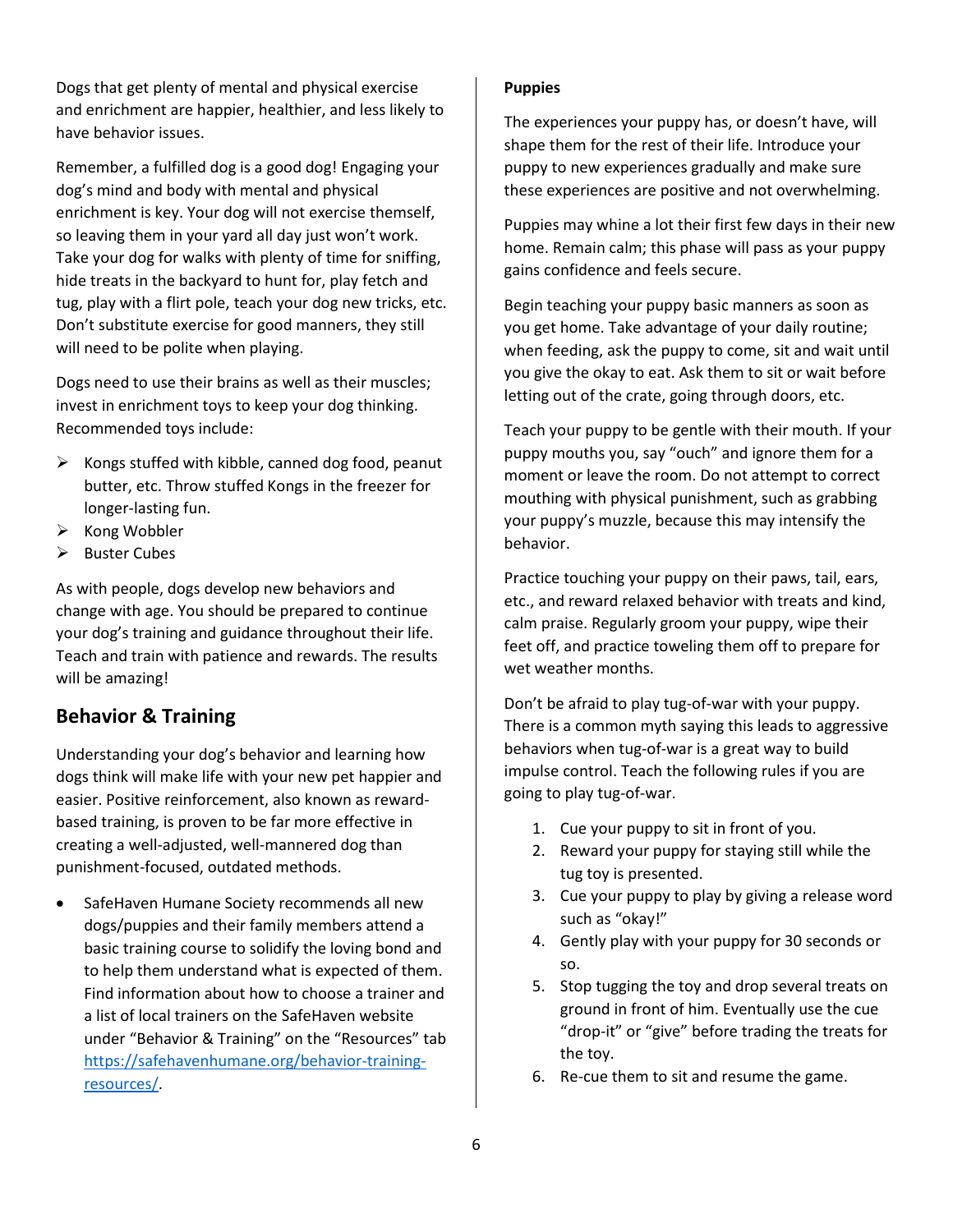7. Immediately end the game if the puppy gets rowdy. This teaches that there are rules to follow if they want to play the game.

### **House Training**

## **Puppies**

Most puppies can control their bladders for approximately one hour per month of their age. In other words, a three-month-old puppy cannot be expected to last more than three hours without relieving themself. The average puppy will typically defecate 10-20 minutes after eating.

Consistency and routine are key. If you can be at home with your puppy, take them out on-leash to eliminate every few hours, after every nap, after every play session, before confinement, and any time they signal (circling, sniffing, pacing). Give them a word to associate with the action and do not play or interact until they go.

Praise and reward your dog for eliminating outside. If they do not eliminate after a few minutes, take them back inside and confine them for 15 minutes, then take them out again. Repeat this until they go potty. If you miss the signals but you catch your puppy eliminating, immediately take them outside, praising when they go in the appropriate place.

DO NOT punish your dog or rub their nose in any errors as this does not teach proper elimination habits or control and can cause your dog to be fearful of eliminating when around you.

If you must leave your puppy for longer periods (over three hours), try confining them to a puppy-proofed area or an exercise pen. Having a friend or family member come over to take them outside while you are away is ideal.

- $\triangleright$  Leave the door off the crate; place the crate close to their food and water dishes.
- $\triangleright$  The puppy should sleep in the crate and get up to eliminate on a hard surface floor which is easy to clean and sterilize.
- $\triangleright$  When you arrive home DO NOT punish your puppy for eliminating on the floor. This teaches the puppy nothing except to fear your return!

 $\triangleright$  When you are home, be diligent about taking them outside to eliminate and use lots of praise.

# REMEMBER:

Be patient. Young puppies have limited control of their bladders and short memories. Some learn more quickly than others.

# **Adult Dogs**

Even if your adult dog was already previously potty trained, transitioning to a new home and routine can stressful and challenging. Remember that a new dog is not aware of what you want and expect from them until you teach them. It can take time to learn and acclimate, so anticipate some accidents at first.

When initially coming home, try to offer frequent bathroom breaks. Take your dog outside to eliminate when you first arrive home, first thing in the morning, before confinement (if you go out), immediately after confinement, after meals, just before you go to bed, and any time they signal a need to go. Establish a consistent routine and take your dog out at the same times every day. Praise and reward your dog for going potty outside.

If your dog, no matter what age, continues to eliminate in the house when you are at home, attach a leash to their harness or collar and keep hold of them. This way you can watch your dog and take them outside when they begin to show signs of needing to eliminate like sniffing or circling. Always be sure to consult your vet to rule out possible medical issues that could be the source of the problem.

#### **Fearful and Excitement Urination**

Some dogs urinate when they feel threatened or upon greeting people and playtime. This is most common in female dogs, shy dogs, or those that are easily excited.

- $\triangleright$  Do not punish your dog, as this makes matters worse.
- $\triangleright$  Instruct guests not to pet the dog right away as the dog may eliminate from excitement.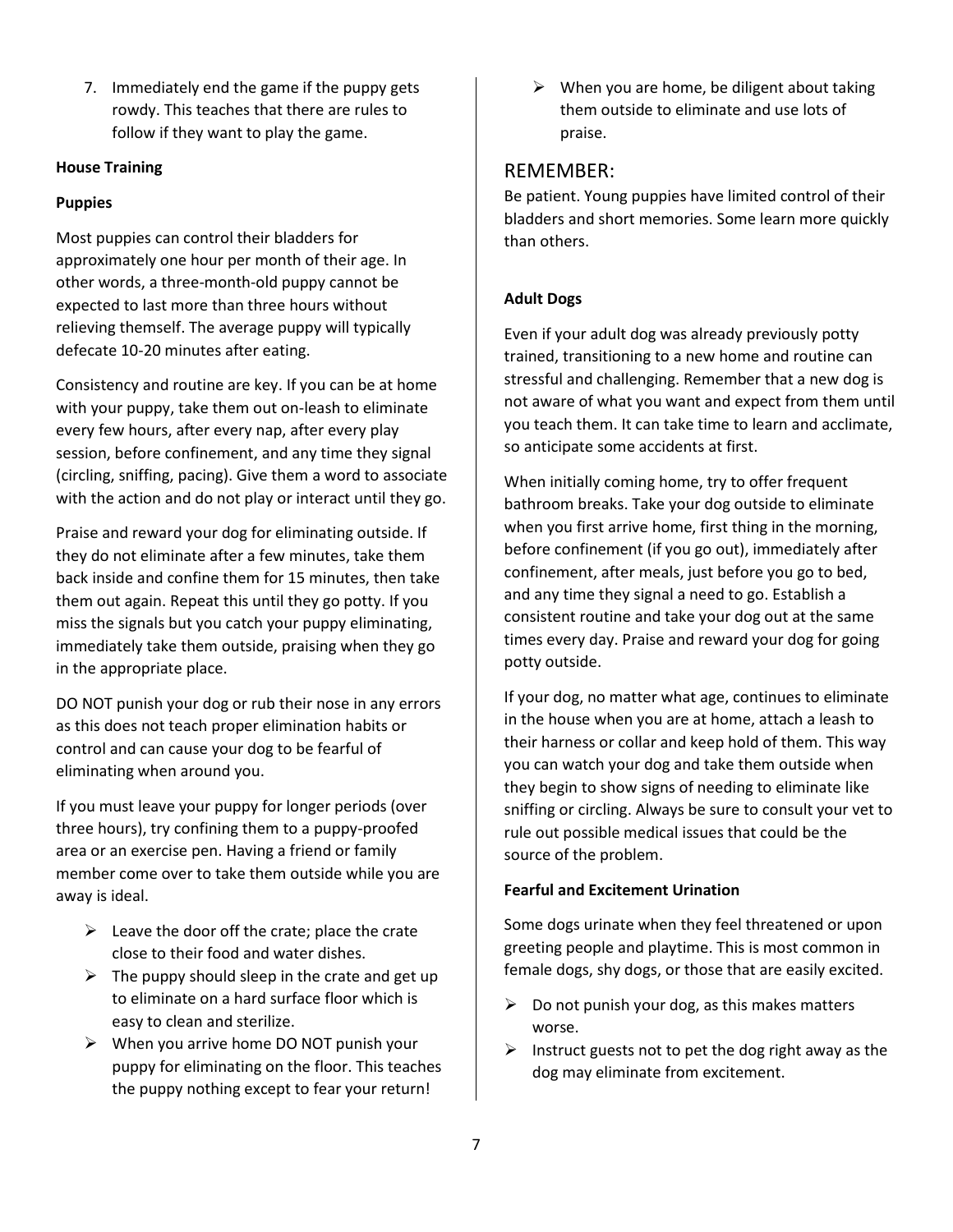- $\triangleright$  Ignore the dog when you come in from an outing until they are calm and settled.
- $\triangleright$  Build confidence through practicing basic manners, free shaping, and agility games.
- $\triangleright$  As your dog's confidence grows, the problem should lessen and eventually stop.
- $\triangleright$  Take your dog to the vet to rule out medical reasons for the behavior.

## **Methods That Do Not Work – Please Avoid**

- $\triangleright$  Hitting or punishing your dog
- $\triangleright$  Pushing the dog's nose in accidents
- $\triangleright$  Shouting at or scolding your dog

These methods lead to your dog being more worried, making the urination worse.

### **Cleaning**

When cleaning up an accident, use an enzyme-based cleaner to effectively remove all odors. Dogs are attracted to the scent of a soiled area, so the odor must be eliminated.

### **Crate Training**

Crates are an excellent choice for most puppies and adult dogs as they keep the pet and your belongings safe when you are not able to supervise. They aid in potty training because a dog will not want to soil their sleeping area. Select a crate big enough to allow the puppy/dog to stand up and turn around and stretch out when lying down.

#### **Why Use a Crate?**

- $\triangleright$  To provide your dog with a safe and comfortable resting spot.
- $\triangleright$  To help calm and nurture your dog in their new environment.
- $\triangleright$  As a potty-training aid.
- $\triangleright$  As a safe way to travel in the car.
- ➢ For airline travel.
- $\triangleright$  Good in hotels where pets are allowed.
- $\triangleright$  As a recovery room from illness or surgery.
- $\triangleright$  As a sanctuary when things get hectic.
- $\triangleright$  In some mild cases, it can be helpful for anxiety to help prevent destructive chewing.

 $\triangleright$  To protect your pet from children who cannot act appropriately around dogs.

#### **Crate Do's and Don'ts**

### **DO'S**

- $\triangleright$  Make the crate a positive place.
- $\triangleright$  Use treats and toys to lead the dog into the crate.
- $\triangleright$  Feed the dog meals in the crate at first.
- $\triangleright$  Leave the door open initially.
- $\triangleright$  Hide treats in the crate.
- $\triangleright$  Place a clean, soft bed in the crate.
- $\triangleright$  Place a shirt with your scent on it in the crate if desired.
- $\triangleright$  Encourage your dog to sleep in their crate.
- $\triangleright$  Praise and reward them when inside the crate.
- $\triangleright$  Exercise before crating a tired dog will relax and sleep.
- $\triangleright$  Stay close when you first close the door.
- $\triangleright$  Teach your dog to "wait" before coming out.

#### **DON'TS:**

- $\triangleright$  Force a dog or puppy into a crate.
- $\triangleright$  Use the crate for punishment.
- $\triangleright$  Keep the crate in an isolated area.
- $\triangleright$  Leave your dog in their crate for more than six hours.
- $\triangleright$  Talk to or let them out when whining.
- $\triangleright$  Choose a crate that is too large. If your dog can eliminate in one corner and sleep in another, the crate will not help teach good potty habits.
- $\triangleright$  Choose a crate that is too small. Your dog should be able to sit up and turn around. For a growing puppy you may wish to choose a larger crate and initially block off part of the space. As the dog gets larger, you can remove the divider.
- $\triangleright$  Crate only when leaving.

Remember, the crate should never take away from the contact and socialization that your dog needs from you and your family. The dog needs to spend much more time out of the crate than in.

If your dog shows signs of moderate to severe separation anxiety when crated or left unattended, it is best to consult with a professional. Symptoms may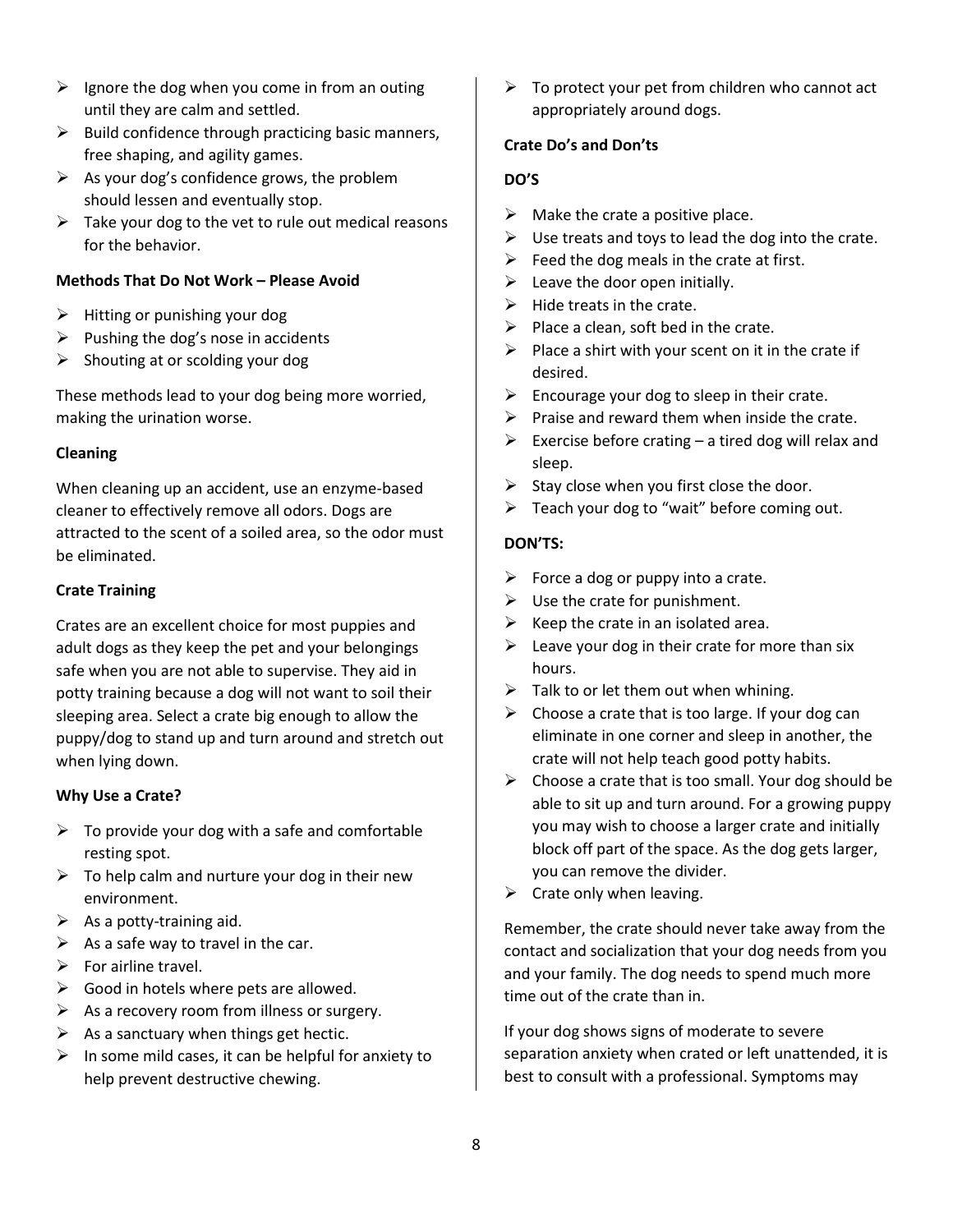include causing harm to oneself, destructive behaviors, excessive drooling, and more.

# **Chewing**

Dogs explore the world with their mouths. Chewing is a normal and necessary behavior to promote healthy teeth and gums. Chewing can be directed to appropriate items so that your dog is not destroying items you value.

- $\triangleright$  All dogs should have their own chew toys. Rotating toys can help keep them novel to the dog.
- $\triangleright$  Avoid cooked bones, poultry bones, and rib bones as they tend to splinter and cause choking or intestinal problems.
- $\triangleright$  Be sure to supervise your dog with any new chew toys/bones.
- $\triangleright$  Show your dog the appropriate chew toy and make a big fuss over it. Praise your dog when they take the toy. Sometimes smearing a little peanut butter or cream cheese on the toy can make it more appealing.
- $\triangleright$  If your dog tries to chew on inappropriate items, distract them and give them an appropriate toy. Consult a trainer or view online resources to learn how to teach "leave-it" and "drop-it" so you can trade an unsuitable chewy for an appropriate one. Praise your dog and play with them briefly when they chew the correct item.
- $\triangleright$  Prepare your home by putting away items you value and do not leave tempting items such as shoes and clothing on the floor.
- $\triangleright$  Prepare a puppy-proof room or crate, so your puppy/dog does not have access to unsuitable chew items when you can't supervise them.
- ➢ Bitter tasting (but safe) substances such as "Bitter Apple" can be sprayed on objects and may discourage chewing.
- $\triangleright$  Remember to reward desired behavior.

# **Jumping Up**

This is merely an inappropriate greeting behavior, as your dog is excited to see you.

# **Solution:**

- $\triangleright$  Ignore the dog, stand still, fold your arms, and look away. The second your dog's feet remain on the floor, acknowledge, and greet them. If they jump up again, immediately stand still, fold arms and look away. Repeat every time the dog jumps. NOTE: your family and friends should all follow this training plan as it needs to be consistent!
- $\triangleright$  Teach your dog to sit to be greeted and reward quickly for staying calm. If they jump, repeat the above.
- $\triangleright$  Keep your dog on a leash so you can prevent them from jumping on guests until they are consistently not jumping.

# **Barking**

Dogs bark to alert to sudden changes in the environment, because they are lonely, bored, or anxious and seeking attention, or because they are being teased by an outside influence (i.e., squirrels).

# **Solution:**

- $\triangleright$  Keep your dog inside your home when you are not there.
- $\triangleright$  Leave on the radio or TV to mask outside noises.
- $\triangleright$  Ignore your dog if they are barking for attention. Consistently reward the silent pauses with your attention. Your dog will learn that they are not rewarded for barking and will stop.

Contact a trainer for help if your dog appears anxious or stressed or if the barking does not subside. Find information about how to choose a trainer and a list of local trainers on the on the SafeHaven website under "Behavior & Training" on the "Resources" tab [https://safehavenhumane.org/behavior-training](https://safehavenhumane.org/behavior-training-resources/)[resources/.](https://safehavenhumane.org/behavior-training-resources/)

# **Digging**

Usually, dogs dig because they are under-enriched, bored, or left outside for too long. However, digging is a normal activity for dogs, particularly for certain hounds and terriers.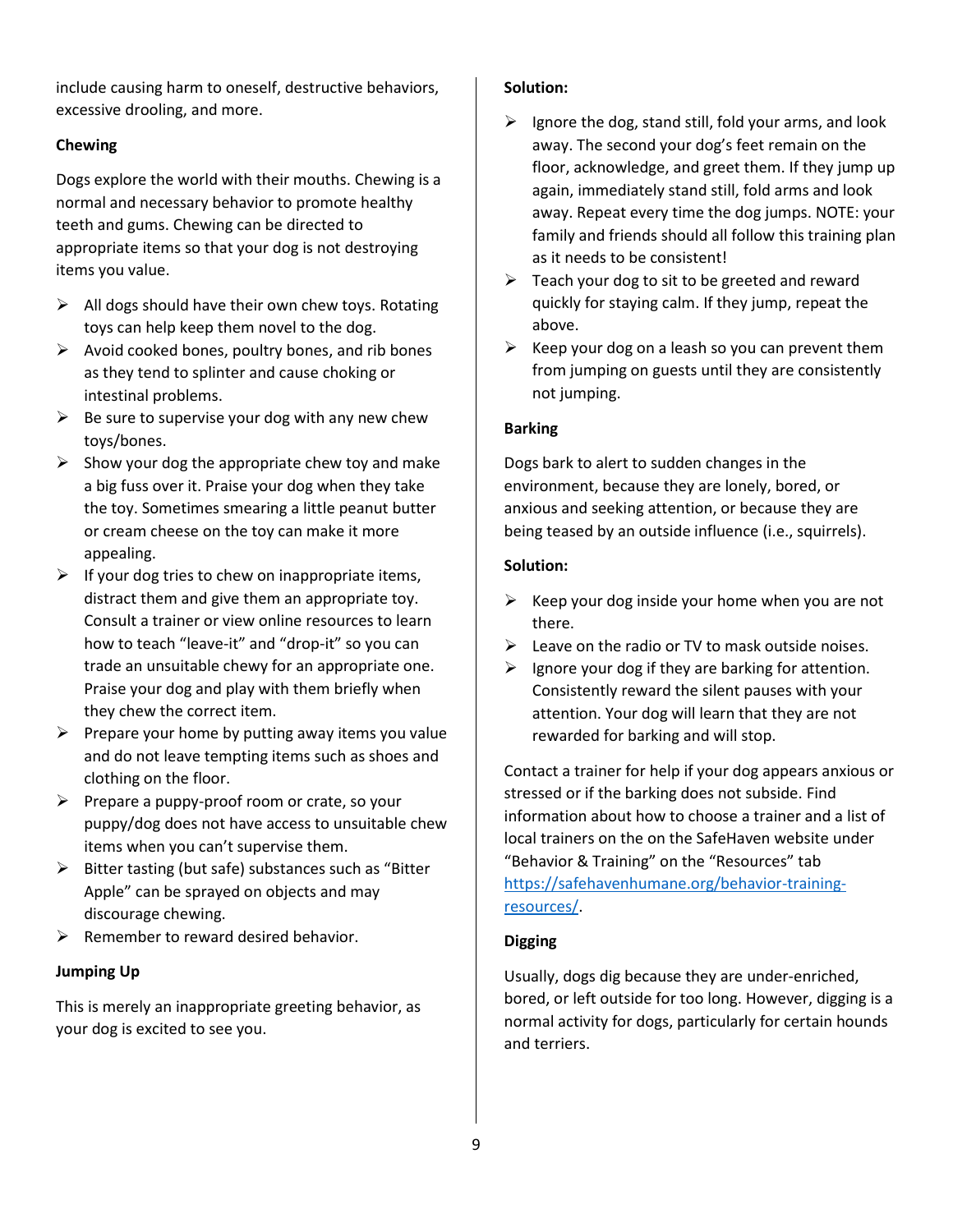### **Solution:**

- $\triangleright$  Control digging by spending more time with your dog, giving them plenty of exercise, keeping them indoors, and providing them with toys.
- $\triangleright$  Direct the behavior by designating an area in the yard where it is acceptable for your dog to dig.
- $\triangleright$  You can make your dog a sandbox where they are allowed to dig while supervised.
- $\triangleright$  You can also place the dog's feces in the spot where they like to dig and cover it.

# **Bolting Through Doors/Gates**

Bolting can be a very serious problem that may show up at your home in the first few days before your new dog realizes they live with you!

# **Solutions:**

- $\triangleright$  In the beginning, put your new dog on leash before opening the door, even if you are only going into your fenced yard. This extra control will teach and guide your dog to be calm and learn boundaries.
- $\triangleright$  Teach your dog to "wait" at every door or gate until you release them to go through.
- $\triangleright$  If your dog escapes, don't run directly after them as this can often be seen as a game, and may cause them to run away faster! Instead, try turning around, calling them happily and running away at an angle and the dog may turn around and chase you safely home. Then if your dog approaches you, try crouching down and offering a cookie to lure them to you. Talk in a "happy" voice to attract them. You may also try laying down on the ground or crinkling a food bag and pretending to eat delicious food.
- $\triangleright$  Remember, some breeds are more likely to roam than others.

# **Separation Anxiety/Isolation Distress**

Some dogs become stressed and anxious when left alone. Help ease stress by:

 $\triangleright$  Giving your dog something to do to occupy their time such as an enriching toy, something to chew on, or a stuffed Kong.

- $\triangleright$  Keep a radio on. Studies show that classical music, reggae, and soft rock can help alleviate stress.
- $\triangleright$  Initially keep departures brief and do not make a fuss out of coming or going.
- $\triangleright$  Prevent your dog from having complete access to the home as some dogs with separation anxiety/isolation distress may begin to chew or eliminate. Instead, use a crate or baby gates to keep your dog in a safe area.
- $\triangleright$  Speak to your veterinarian or a trainer about additional solutions for dealing with anxiety should it arise.

# **The Outdoor Dog**

It cannot be stressed enough: the more time a dog spends with you, the more quickly they will become a well-behaved member of your family. When a dog is isolated for long periods, they will likely develop undesirable habits.

- $\triangleright$  Your dog will not appropriately exercise in your yard by themself. Any outdoor-only dogs need periods of exercise, enrichment, and play with you.
- $\triangleright$  Your dog may become territorial and feel they must patrol the area, causing undesirable barking.
- $\triangleright$  A dog left alone in the backyard can be subject to mistreatment by people and may even be stolen.
- $\triangleright$  A dog tied up in the backyard does not serve as a deterrent to potential burglars who know they will have free reign in your home.

# **Dogs Acting Out/Spiteful Behavior**

Many owners incorrectly interpret undesirable behaviors, such as urinating on the rug or knocking over the trash can, as a dog "acting out" or behaving out of spite. In reality, many factors play a role in causing undesired behaviors such as:

- $\triangleright$  The dog does not know what is expected of them.
- $\triangleright$  Certain breed characteristics
- $\triangleright$  Incomplete housetraining
- ➢ Medical problems
- $\triangleright$  Puppyhood or adolescence
- ➢ Boredom
- ➢ Stress
- Lack of supervision and lack of management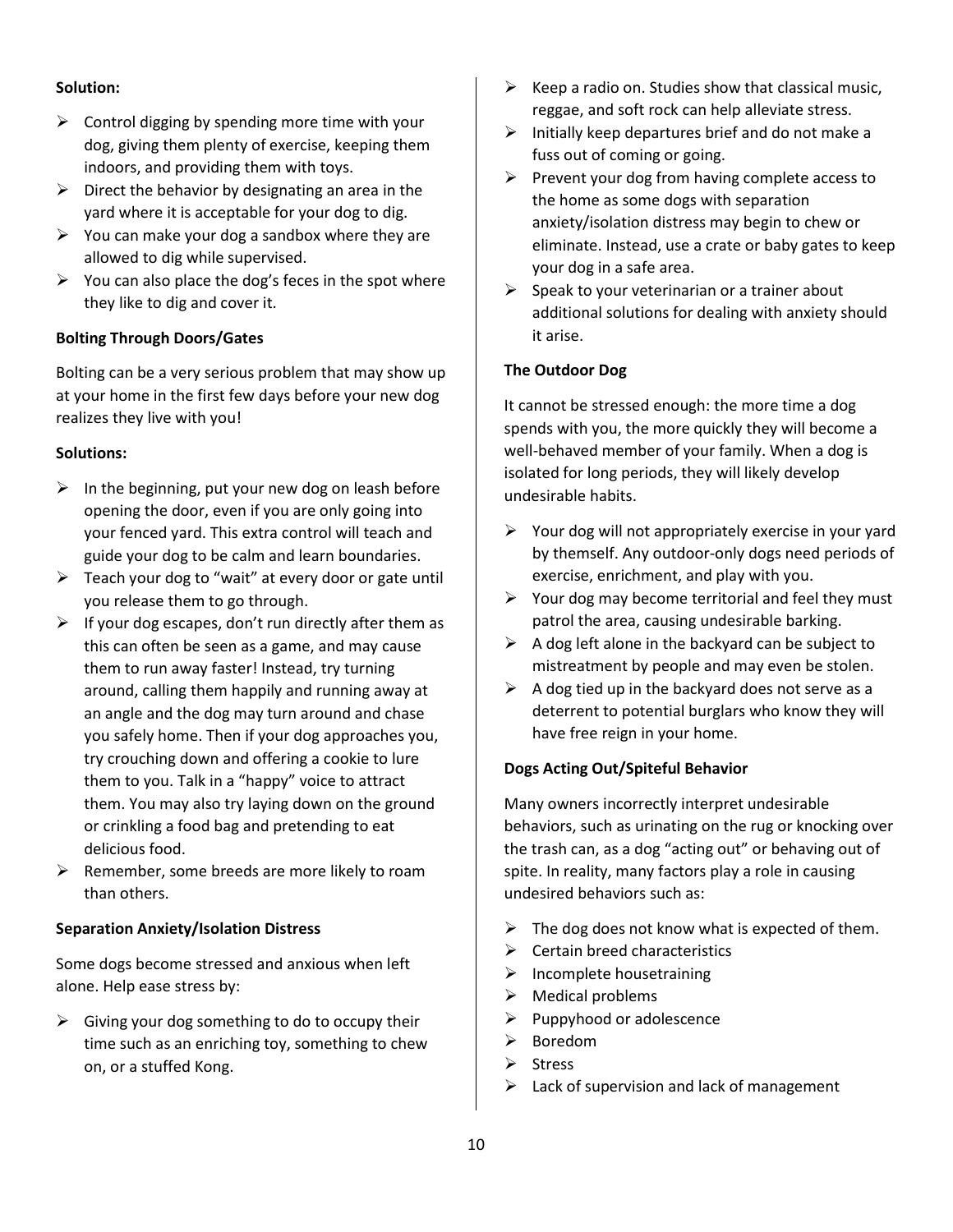### **Medical Treatment**

While at SafeHaven, your dog received the DA2PP and Bordetella vaccines. The DA2PP vaccine provides protection against canine distemper, adenovirus, parvovirus, and parainfluenza. The Bordetella vaccine provides protection against Bordetella, a common cause of CIRD ("kennel cough"). Puppies and some dogs need additional boosters of this vaccine administered by your veterinarian over a period of weeks to achieve maximum immunity from diseases. Until these are completed, it is best to limit exposure to unvaccinated dogs. Intestinal parasites and infectious diseases can be spread by fecal material from other dogs – so it is important to properly dispose of waste and avoid areas of elimination used by other dogs. Avoid high traffic areas such as dog parks where unvaccinated dogs may frequent. Parvovirus is an especially contagious and often fatal disease which primarily affects puppies, so any dog under one year of age without sufficient booster vaccines should not be taken to public parks until they have received a full series of the DA2PP vaccine. Once they have two boosters, they may participate in socialization classes at clean, disinfected facilities. Your veterinarian will work with you to determine a booster schedule and may recommend additional vaccines based on your dog's age and lifestyle.

#### **Deworming**

All dogs and puppies are given several doses of medication to eliminate roundworms and hookworms. Most dogs receive Pyrantel (brand name Strongid T) which covers roundworms and hookworms. All puppies receive Ponazuril as well, an antiprotozoal drug that covers coccidia. Adult dogs receive Ponazuril if coccidia is present. Certain dogs may be given Panacur (Fenbendazole), a broad spectrum dewormer which covers roundworms, hookworms, whipworms, tapeworms, and Giardia if determined to be necessary by SafeHaven's medical staff. If tapeworms are seen, the medication Praziquantel will be administered to eliminate them. Continued treatment and other types

of parasite control may be recommended by your veterinarian to treat a wider range of parasites.

#### **Antibiotics and Other Medications**

When an animal is sick with CIRD ("kennel cough"), we may prescribe antibiotics to treat the illness. If your newly adopted dog was sent home antibiotics or other medication, it is important that you follow the dispensing directions carefully and follow up with the SafeHaven medical team as directed for rechecks and further treatment if needed.

#### **Flea/Parasite Control**

Many products exist that protect your dog from fleas and parasites. If you travel with your dog, you will want to protect them from illnesses spread by fleas and ticks in other parts of the country. Your veterinarian has a wide range of high-quality flea control products which are safer and more effective than over-the-counter flea products.

#### **Heartworm**

SafeHaven does not routinely test for heartworm disease. The disease, spread by the bite of an infected mosquito, is still relatively rare in the Willamette Valley area, but dogs that come to SafeHaven on rescue transports or with little or no history may have previously lived in a part of the country where heartworm is quite common. We recommend that all dogs over 6 months old receive a heartworm test after adoption and monthly preventative for life.

**Your veterinarian will be able to provide you with more information about testing and prevention.**